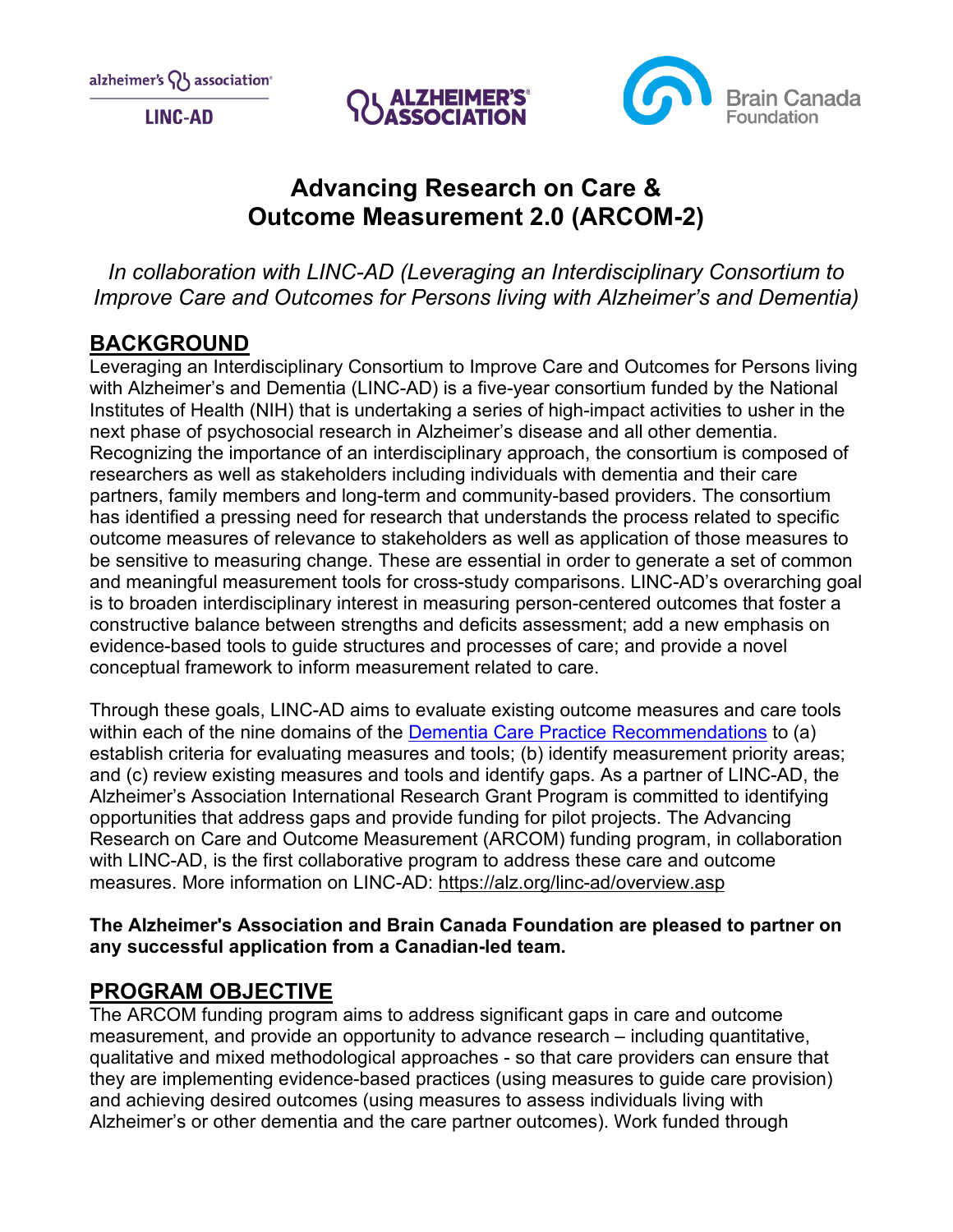ARCOM must directly advance research projects focused on development of new—and/or validation of previously developed—measures of care and outcomes where measurement gaps exist, and evaluate the use of such measures in improving care and outcomes across diverse and underrepresented populations and at different and stages of dementia, and in various settings. Investigators awarded through ARCOM will be expected to engage with LINC-AD to share research activities and advances as a part of the overall consortium.

# **AREAS OF FOCUS**

Areas of focus are high-priority research areas in which the Alzheimer's Association actively seeks proposals. **These areas are defined broadly, and the examples cited are not intended to preclude or constrain other projects or proposals**. Potential applicants are encouraged to submit proposals in their own areas of interest or formulate questions different from those presented in this announcement. Innovative and novel ideas to address challenges in research are the core of the Alzheimer's Association's research funding. Additionally, mixed methods research designed to evaluate the translation of interventions within different contexts and populations are encouraged.

Central to all of our funding programs, the Alzheimer's Association and Brain Canada Foundation are committed to closing the gap on issues that drive health disparities and to increasing diversity within research and clinical trials. Proposals to develop novel measures, to validate previously developed measures or evaluate measures in diverse and underrepresented populations are highly encouraged, as are studies that focus on the inclusion of diverse and underserved populations. Projects that address issues related to disparities and diversity are a top funding priority.

Areas of interest include but are not limited to:

- Research evaluating **care preferences** of both the individual with cognitive impairment and the care partner, such as development of measures that address decision making and differentiate when treatments or interventions (e.g. hospitalizations) are and are not desired in different cultural and community environments
- Research that aims to measure **behavioral expressions** and can be used to guide care, such as based on the Antecedent-Behavior-Consequence (ABC) model or other similar models
- Research aimed to develop and evaluate **quality metrics** that are meaningful to persons living with dementia and their care partners, including underrepresented populations
- Research focused on the development, application and evaluation of pragmatic and meaningful measures across **systems of care** (e.g. hospital, long term care)

The research plan must address:

- Impact including the reach of the initiative, the potential of the plan to be scaled and the likelihood of making a positive change for a large number of people, or the ability of the plan to inform and contextualize the experiences of patients and caregivers);
- Pragmatism with a focus on feasibility and the realistic ability to scale a potential tool and/or measure accordingly without creating burden); and
- Identifying the key stakeholders and how they will be involved.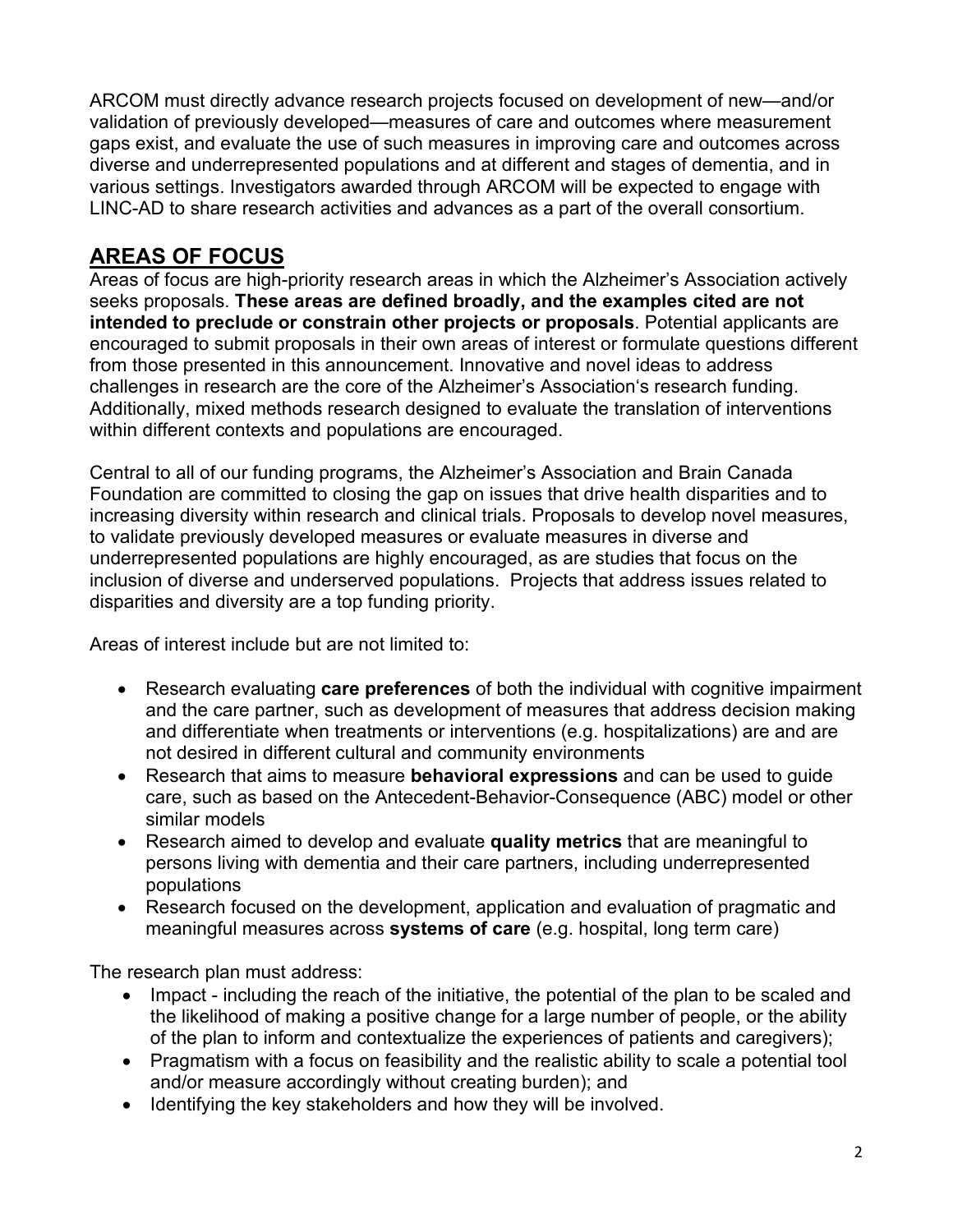ARCOM proposals may be supplemental to funded projects from other sources, but may not duplicate the efforts of those projects. More information regarding application details are included later in this program announcement.

# **FUNDING AND AWARD PERIOD**

The Alzheimer's Association, in partnership with Brain Canada Foundation, anticipates funding up to 8 ARCOM proposals. Each award is limited to USD \$250,000 total funding (direct and indirect costs) over a period of up to two years (minimum of 1 year). Requests in any given year may not exceed USD \$250,000 (direct and indirect costs). Additional details on allowable costs are outlined in the budget section below. Indirect costs are not to exceed 10 percent (10%) of total direct costs. Brain Canada will co-fund up to five (5) successful applications from Canadian-led teams.

# **KEY DATES**

| <b>Letter of Intent</b><br>Launch    | By June 3, 2022                 |
|--------------------------------------|---------------------------------|
| <b>Letter of Intent</b><br>Deadline* | July 13, 2022 at 5:00 pm ET     |
| <b>Application</b><br>Deadline*      | September 9, 2022 at 5:00 pm ET |
| <b>Application</b><br><b>Review</b>  | September-October, 2022         |
| Award<br><b>Notifications</b>        | <b>By November 30, 2022</b>     |

*\****The Letter of Intent and application must be received by 5:00 PM EASTERN TIME on their respective deadlines**. They will not be accepted after these dates -- no exceptions will be made. Hard copies or emails will not be accepted.

# **ELIGIBILITY**

- Only established, independent investigators are eligible as evidenced by:
	- o Academic appointment (Assistant Professor and above or the equivalent at your institution);
	- o Major, peer-reviewed, external multi-year grant support on which the applicant is the principal investigator (PI); and
	- o Quality and independence of publication record
- **The Alzheimer's Association and Brain Canada are committed to excellence through equity, and we encourage applications of diverse backgrounds to apply to our funding opportunities, which will promote the expression of diverse perspectives, approaches and experiences, including those of underrepresented**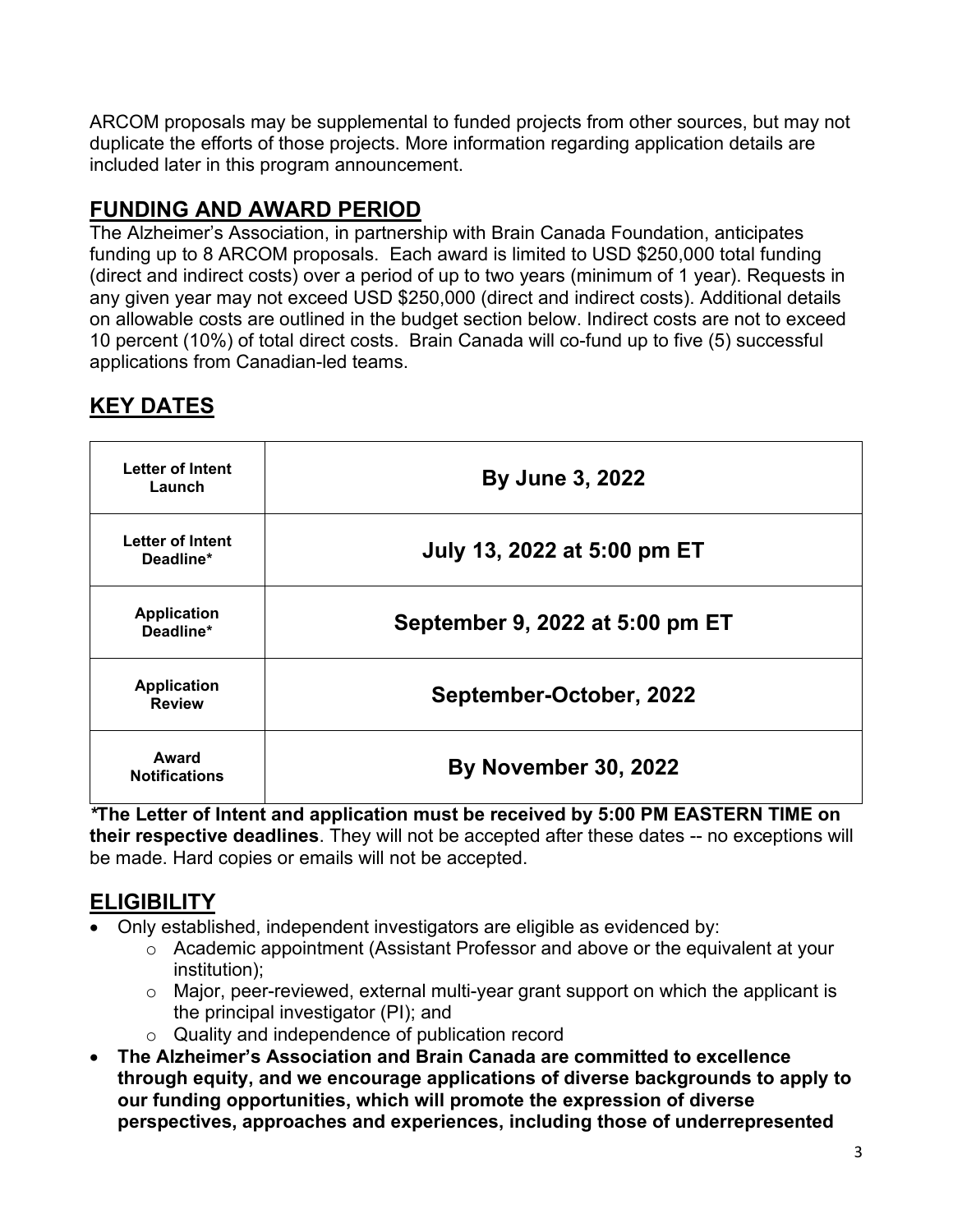#### **groups.**

In general, scientists and clinicians from public, private, domestic and foreign research laboratories, medical centers, hospitals and universities are eligible to apply. State and federal government-appropriated laboratories in the U.S. and abroad and for-profit organizations are prohibited from serving as the applicant institution. For U.S. VA-based investigators, please work with your affiliated non-profit organization to apply. In other circumstances, state and federal government scientists can participate as collaborating scientists with research teams from other eligible applicant institutions.

For US entities, the Letter of Intent (LOI) materials will include proof of your organization's not-for-profit status and a W9 signed and dated by the signing official. Non-US entities must provide a W8-BEN-E signed and dated by the signing official.

Your LOI will not be accepted without these documents (IRS Letter of Determination is no longer accepted). For non-profit organizations (non-academic), additional documentation may be required to confirm your organization has segregation of duties between transaction execution and transaction utilization.

The Alzheimer's Association reserves the right to request additional documentation and/or materials to verify an applicant's status should any of the eligibility requirements be unconfirmed.

## **ELIGIBILITY CONSIDERATIONS**

- **Overlapping funding** of more than one Alzheimer's Association grant **is not allowed**. Specifically investigators who currently hold ALZ Research Grant/ Research Grant to Promote Diversity, ALZ Research Fellowship/ Research Fellowship to Promote Diversity or ALZ Clinical Scientist Fellowship / Clinical Scientist Fellowship to Promote Diversity may not be eligible unless they are within the final year of their funding and will close the project by January 2023 (including any applicable No Cost Extensions). Investigators who currently have an active Association grant may apply for ARCOM if the projects are distinctly different.
- **Investigators delinquent in reporting:** The Alzheimer's Association and Brain Canada Foundation will not accept new grant applications from currently funded investigators who are delinquent in submitting required reports and other deliverables on active grants. Investigators that have previous Alzheimer's Association awards closed as 'Incomplete' are not eligible to apply. **This policy will be strictly adhered to with no exceptions.**
- Current students and/or postdoctoral fellows are not eligible.
- **Current members of the Association's Medical and Scientific Advisory Group (MSAG)** and the **International Research Grant Program (IRGP) Council** are ineligible to (a) compete for any research grant and (b) be included as co-investigator or to receive any financial benefit from an application. These individuals may be listed as key personnel/collaborator to an application and will be recused from participating in their peer-review.
- **If you have questions or are unsure of your eligibility, please reach out to the Alzheimer's Association grants team at [grantsapp@alz.org.](mailto:grantsapp@alz.org)**

## **BUDGET**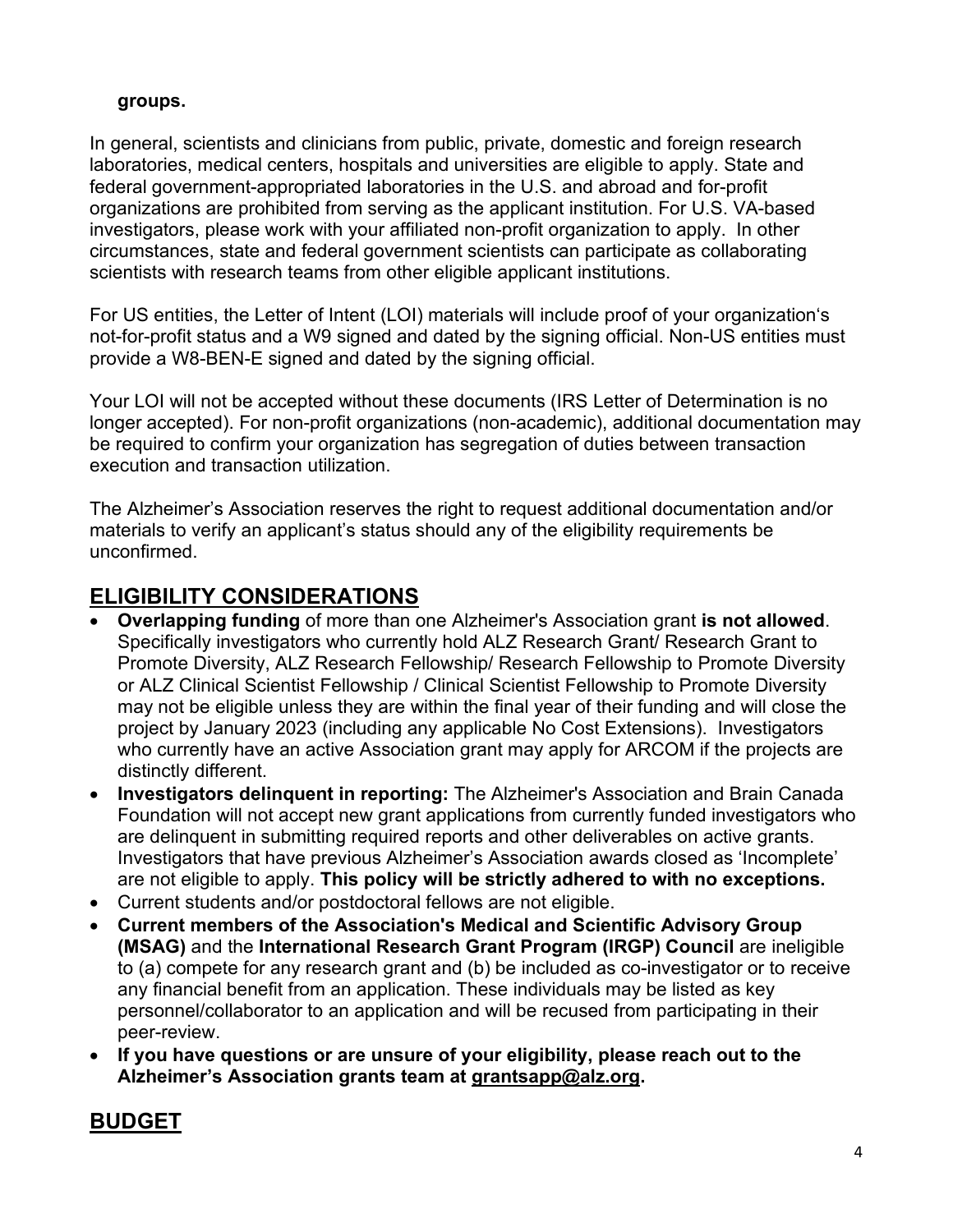A "Budget summary" for the proposed research project is required and must be submitted with the application and within the allowable two-page limit. However, if the application is to be awarded, a more detailed budget will be required and must be approved before the disbursement of funds. **Your budget must not exceed the maximum amount of the award, \$250,000 total** or **up to \$250,000 in any given year.** Award can be requested for 1-2 years, and it is required that most of the funds awarded under this program be used for direct research support. **No more than 10% of total direct costs may be included as indirect costs; this is inclusive of indirect costs for the implementing institution as well as any to subcontracts.**

### **Allowable costs under this award include:**

- Small pieces of laboratory equipment and laboratory supplies **(purchases over \$10,000 require prior approval, even if included in the project proposal budget)**
- Computer software if used strictly for data collection and/or analysis
- Salary for the principal investigator (up to 50% of the total budget for Canadian applicants; no restriction for applicants from other parts of the world), scientific (including postdoctoral fellows) and technical staff (including modest administrative support)
- Research supplies needed for the proposed studies
- Support for travel to scientific and professional meetings, not to exceed \$1,000 in any given year

### **Not allowable as Direct Costs under this award include:**

- Computer hardware or standard software (e.g., Microsoft Office)
- Construction or renovation costs
- Tuition
- Rent for laboratory/office space
- Expenses such as Data Network Recharges and Computing and communication device support services
- General liability insurances, such as GAEL
- Salary and/or compensation for Alzheimer's Association Staff or current members of the Alzheimer's Association Medical and Scientific Advisory Group (MSAG) and the International Research Grant Program (IRGP) Council. A complete list of MSAG and IRGP Council members can be found on our website.

# **PROPOSAL SUBMISSION PROCEDURES**

## **1.** *Letter of Intent (LOI) Submission*

The first step in applying to the Alzheimer's Association for any research grant is to create and submit a Letter of Intent (LOI) through the online application system at [http://proposalcentral.com.](http://proposalcentral.com/) Applications will not be accepted without an approved LOI. First-time users **must** register and fill out a Professional Profile to begin the LOI/application process. **The LOI and completed application must be submitted by a single Principal Investigator (PI). Applicants must submit an LOI for the current active cycle that they are interested in, NO EXCEPTIONS.** All LOIs must be approved or rejected in the current grant cycle. Hard copies or emails of the LOI will not be accepted. The purpose of the LOI is to ensure that all applicants are eligible for the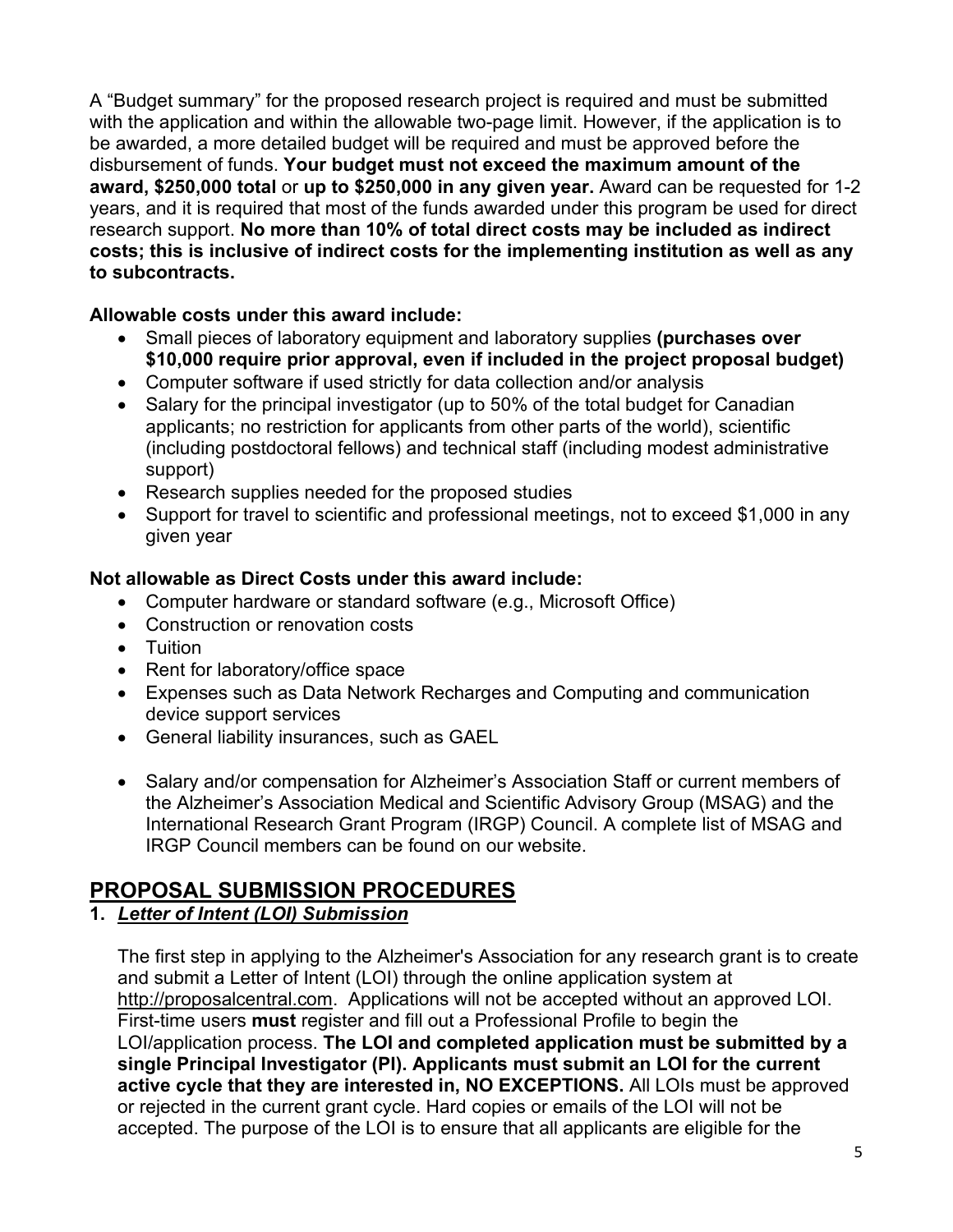competition they are applying to and to assist Association staff in planning for peer reviews. **LOIs will not be accepted after the deadline date. No exceptions will be made.** The applicant is responsible for adhering to the space limitations (described below) and any decision regarding moving an LOI forward will be evaluated based on the submitted information.

The LOI is completed through the online interactive system. Applicants must complete the required tabs and upload any required documents. Some of these required fields are described below:

- Name of the principal investigator
- Contact information for the principal investigator
- Lead Institution applicant must be a full-time employee at time of submission (*institution/organization name must be in English*)
- List your **current** academic rank/position at the time of submission, do not list pending promotions
- Proposal Title
- Area of focus of the submission, such as diverse populations, social and behavioral, or cognitive/functional (options will be available to choose from within the system)
- Brief project description, including methodology, approach, specific aims of the project, innovation/novelty of the project, and the impact on addressing knowledge gaps. Each section is limited to 1,000 characters including spaces, and it is the responsibility of the applicant to ensure space limit is adhered.
- Employer (institution) Identification Number (EIN) -- must match the EIN listed in the non-profit documentation
- All applicants must include an ORCID ID. This is a required field; you will not be able to submit your LOI without this information.
- Provide a W9 signed and dated by the Signing Official for US entities. For non-US entities provide a W8 signed and dated by the signing official. **This document should not contain the applicant's information**.
- Biosketch is required for the primary applicant only. Additional biosketches can be included at the full application stage.

Budget details are not required at the LOI stage

• Additional attachments not specifically outlined above are not allowed and will be removed

Each LOI is evaluated by a select panel of experts from the LINC-AD consortium and the Association's International Research Grant Program Council (IRGP Council). Other appropriate experts will be engaged as necessary. These reviewers will help recommend whether to triage or invite a full proposal, with special attention given to:

- Demonstrable innovation/novelty of the proposed project (especially in the context of the PI's recently funded work)
- Alignment with the research priorities of the Alzheimer's Association
- Impact of project to address knowledge gaps in care and outcome measures
- Evidence of methodological rigor that address the research question(s) being proposed

#### *Note: Due to the high volume of submitted Letters of Intent, specific feedback and reviewer comments are not provided at the LOI stage.*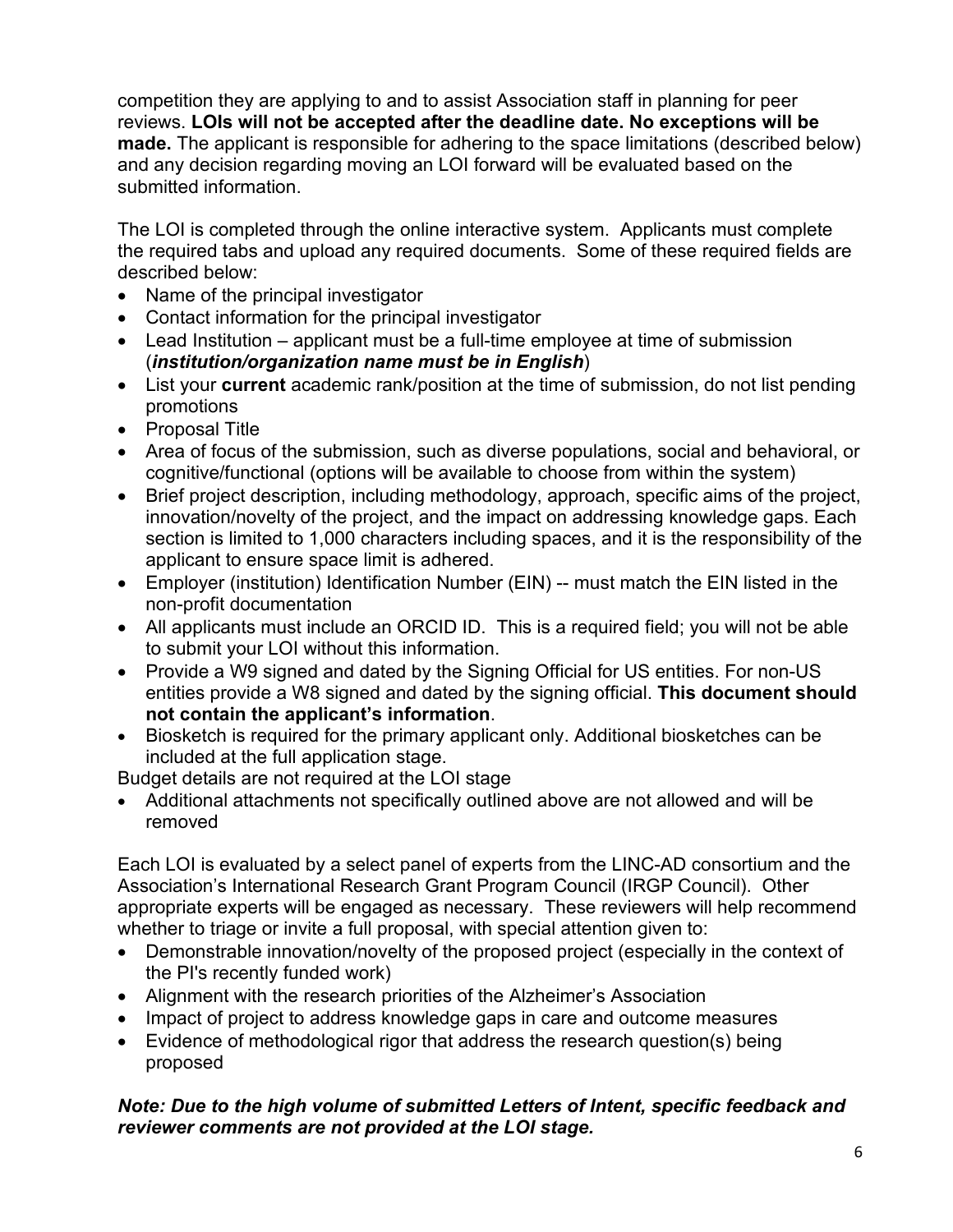The Alzheimer's Association requires that all applicants be registered as a reviewer with the Association in order to submit a Letter of Intent. If you submit a Letter of Intent/application and are NOT currently registered as a reviewer, you will be automatically added to the Alzheimer's Association reviewer roster. **As a requirement to submitting an LOI/application, you agree to review at least one grant proposal within your area of expertise in one of the other granting mechanisms outside of the specific grant program to which you are applying.** 

## *2. Full Application Submission*

If you are invited to submit a full application, the required materials including the application format, templates, and instructions, will be available online at proposalCENTRAL after your LOI has been approved in the system. The full application must consist of the following documents and must not exceed the maximum page limit allowed for each section:

- 1. Problem Statement (1 page)
- 2. Work Plan (5 pages)
- 3. Recruitment Plan (1 page) If applicable
- 4. Available Resources & Budget Justification (2 pages)
- 5. Biosketch(es) PI/Co-PI/Key personnel limited to 5 pages each (the new NIH format is acceptable)
- 6. W9 signed and dated by the signing official for US entities. For non-US entities, a W8 signed and dated by the signing official.
- 7. Plan for Data Sharing (1 page)
- 8. References (1 page) use the reference style that is most common in the major journal(s) for your discipline, specialty or sub-specialty.

#### **Applications will be reviewed by Alzheimer's Association and a select panel of experts with special attention to:**

- Significance of the question being studied
- Applicant information
- Quality of the work plan
- Quality and adequacy of available resources and budget
- Impact-Risk of the proposal and how it will add to the field's overall knowledge and advancement

**The PI who submits the application must be the same PI who submitted the** 

**approved LOI.** An application submitted on behalf of another applicant or by an administrator will result in a rejected application. Once the applicant enters the application system, on-screen instructions will be provided to complete the application process. The application does not need to be completed in one session; a partially completed application can be saved and completed at any time before the deadline.

It is **imperative** that you proofread your application before submission; you will not be allowed to make any changes to the application after the deadline or once applications are under review**.**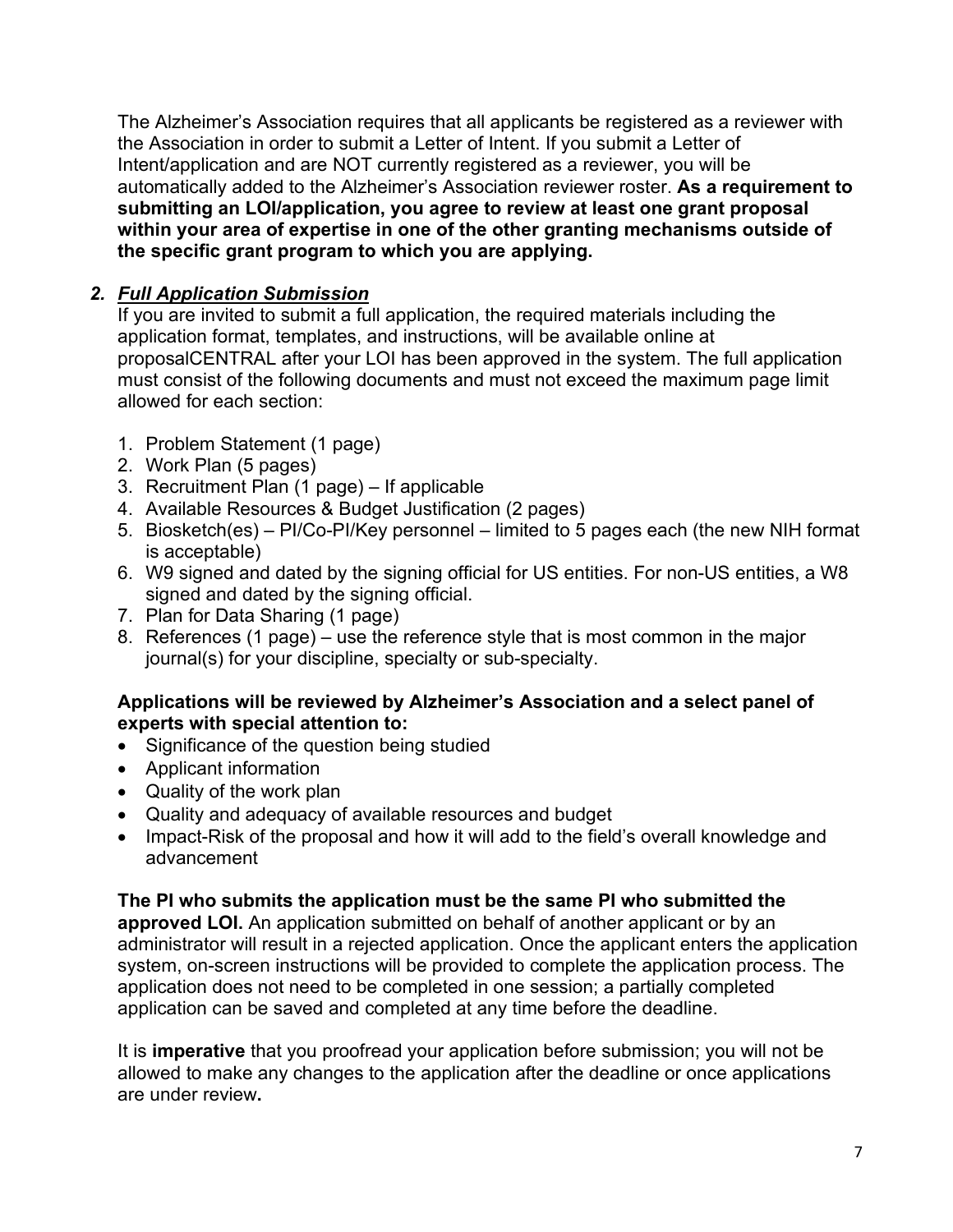It is the responsibility of the applicant to ensure and verify that:

- **1.** The application is submitted by the receipt date/time deadline.Once submitted, you will receive a confirmation e-mail from proposalCENTRAL that your application was successfully submitted. If you do not receive a confirmation, click the **Proposals** tab and under the "**Status**" column make sure it says **Submitted** and not *In Progress* which indicates you have not yet submitted your application.
- **2.** The application is complete and accurate before submission. Only a single copy of an application will be accepted. **The Alzheimer's Association does not require signatures at the time of submission,** the signature page provided is for use should your institution/organization require signatures; we do not override any institutional policies and/or procedures. Please do not submit the signature page with your application.
- **3.** Revisions, additional materials, letters of collaboration/support and/or reference, manuscripts, appendices, etc., are not allowed and if attached, will be removed from your application.

# **ETHICAL/REGULATORY APPROVALS & REPORTING REQUIREMENTS**

If awarded for funding, the Alzheimer's Association requires that any necessary ethical and/or regulatory approvals are kept current, and may also require specific reporting throughout the lifetime of the award. This includes, but is not limited to, the following:

### *Human Participants Assurances*

Human participants (subject) assurances are not required at the time of application. Investigators have up to 90 days after receipt of their award notification to submit these documents. However, the Alzheimer's Association encourages investigators to initiate their certification applications on a schedule that recognizes that approvals at many institutions can take more than 90 days. The Association accepts only certifications that apply specifically to the funded project and must include the name of the awardee. An award letter will not be issued unless the appropriate certifications are in place and include the name of the awardee within the 90 days from award notification. The same applies for animal ethical approvals; it is not anticipated that applications to the ARCOM will use animal models.

## *Annual Scientific and Financial Reports*

Annual Scientific & Financial Reports must be submitted at the end of each reporting period as long as the grant remains active. Final Scientific & Financial Reports must be filed within 90 days of the grant's end date. All reports must be submitted electronically via proposalCENTRAL. The Financial Report must be approved and signed by someone with financial authority in the Office of Research and Sponsored Programs at the recipient's institution.

## *Publications, Presentations and Abstracts*

Electronic copies of publications, presentations and abstracts that report research supported by funds from the Alzheimer's Association must be submitted electronically at the time of publication. These copies will become part of the official file of the grant and will be provided to the Communications Division of the Alzheimer's Association to assist in the efforts to further inform the public about the International Research Grant Program of the Association.

#### *Recruitment Efforts for Clinical Studies*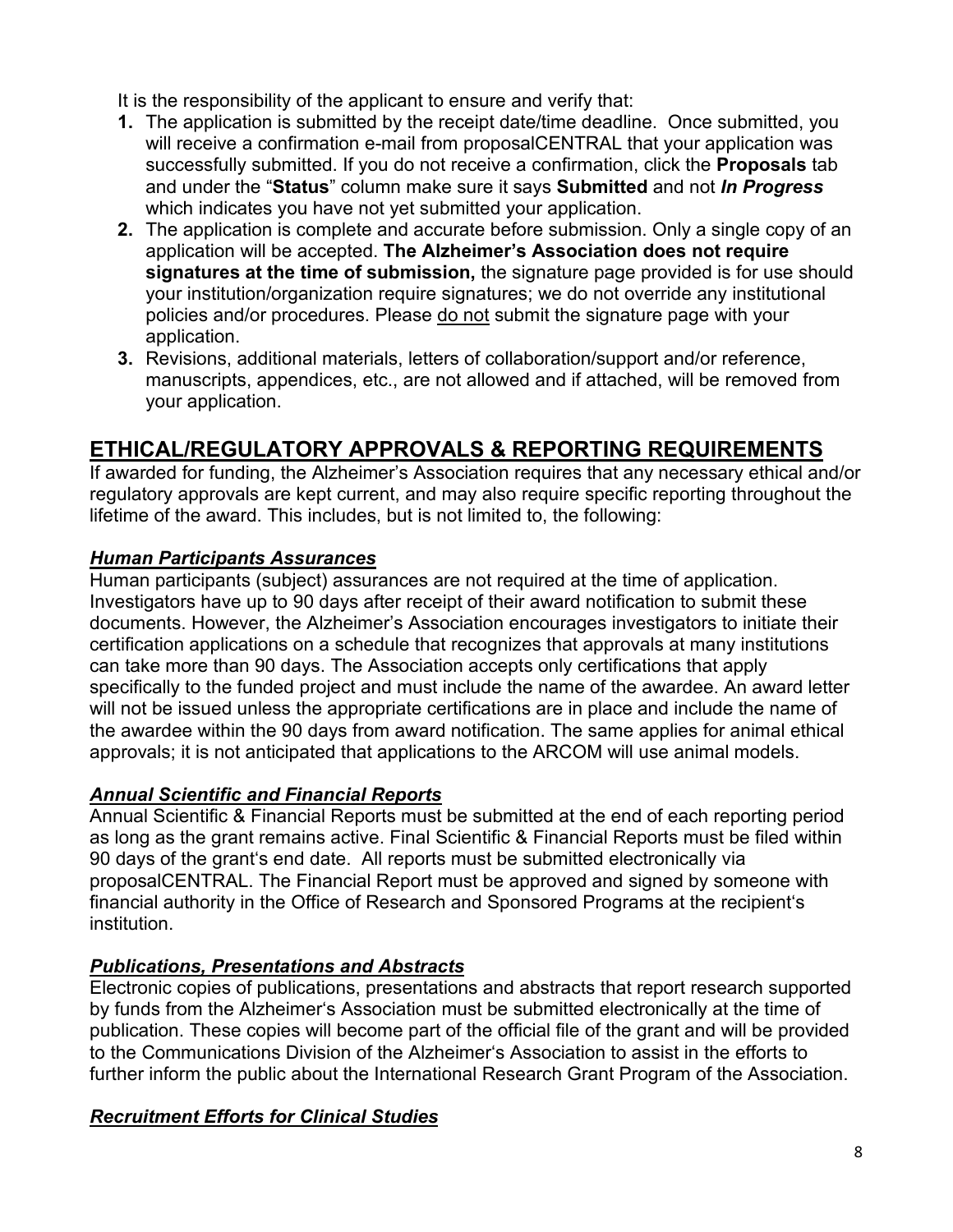Projects involving human participants must address in their application the appropriate inclusion or exclusion of individuals in the proposed research project and describe recruitment efforts to represent the community in which the study is planned or being conducted. If awarded and prior to distribution of funding, the researcher must also provide a description of their recruitment plan, including an outline describing how their recruitment efforts will ensure diversity in their participants. Recruitment efforts should focus on diversity within key target groups, including a diverse representation of (but not limited to): sex, gender identity, sexual orientation, socioeconomic status, race, and ethnicity. This will be an aspect of required reporting throughout the duration of the grant and continued funding is contingent on applications addressing these goals.

## **ADDITIONAL INFORMATION**

#### *Financial Responsibility*

Funding is awarded to the institution, not to the individual principal investigator. The principal investigator or a first degree relative cannot be listed as the signing official or financial officer, or have checks sent to their attention if awarded.

#### *Multiple and Overlapping Submissions*

Multiple submissions from one applicant is not permitted. This includes multiple submissions from the same group and/or collaborators. Overlapping submission with an existing Alzheimer's Association award is not allowed. Investigators who currently have an active Association grant may apply for ARCOM if the projects are distinctly different; overlapping funding is not allowed. For an ARCOM project related to an active Association award, the current award must be completed and closed by January 30, 2023.

#### *Review Process Overview*

All proposals are subject to a multi-stage peer-review process carried out through an online system. In the first stage, applications are reviewed and rated by a minimum of three peer scientists with expertise in the proposed area of research. Applicants may include recommended reviewers and also have the option to exclude specific reviewers from evaluating their application if a conflict of interest exists. Conflicts of interest include (but are not limited to):

- 1. The Applicant trained with/or by the reviewer.
- 2. The Reviewer published with the Applicant in the last four (4) years. This excludes workshops or large consortia (e.g., ADNI, IGAP).
- 3. The Reviewer has been a co-investigator on a grant application or award with the Applicant in the last four (4) years.
- 4. Reviewer has a conceptual difference of opinion with the Applicant that will prevent a fair review.
- 5. Reviewer will receive financial benefit from the Applicant receiving an award.

The second stage includes further review and discussion of the scores and comments resulting from the initial review process. This second review is carried out by the International Research Grant Program (IRGP) Council and invited review committee members, including LINC-AD Research Advisors, Research Steering Committee and Care and Support Advisors, to ensure fairness and equity in the initial review procedures and to make funding recommendations to the Association. Final recommendations from the IRGP Council are